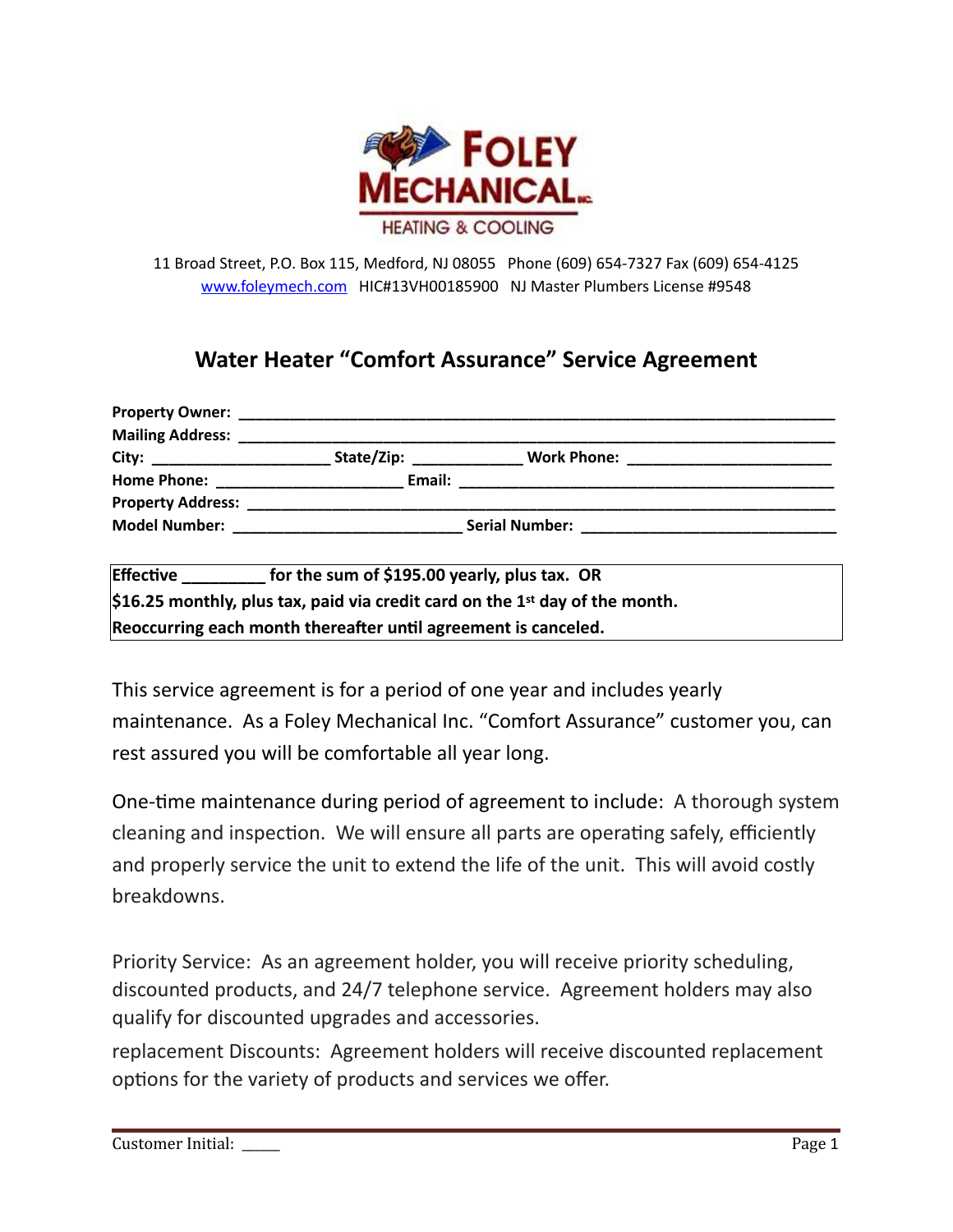# COMFORT ASSURANCE AGREEMENT

### **Our system maintenance includes:**

- Check and adjust thermostat.
- Check and clean the igniter and flame sensor.
- Check all wiring and connections to controls and electrical connections.
- Combustion test.
- Check all piping for leaks or corrosion.
- Remove, inspect, and clean flow sensor.
- Check the blower motor.
- Check water/gas pressure settings.
- Inspect associated gas pipes for leaks.
- Check operating pressures.
- Check and clean condensate line.
- Check air pressure switch.
- Lubricate parts as needed.
- Check and clean exterior.

### FEE SCHEDULE AS FOLLOWS:

Diagnostic Fee of \$99.00 (Reg. \$139.00)

15% Discounted Flat Rate Repairs quoted at time of service.

## Priority Emergency - No Hot Water Calls

## Monday – Friday 8:00AM to 6:00PM

After Hours, Weekend, Holiday, or Evening Services - \$189.00 (Reg. \$239.00)

**Your Comfort Assurance Agreement ensures years of worry free operation through regular maintenance.** 

Foley Mechanical Inc., hereafter referred to as THE COMPANY, will provide the necessary service and maintenance for your water heater.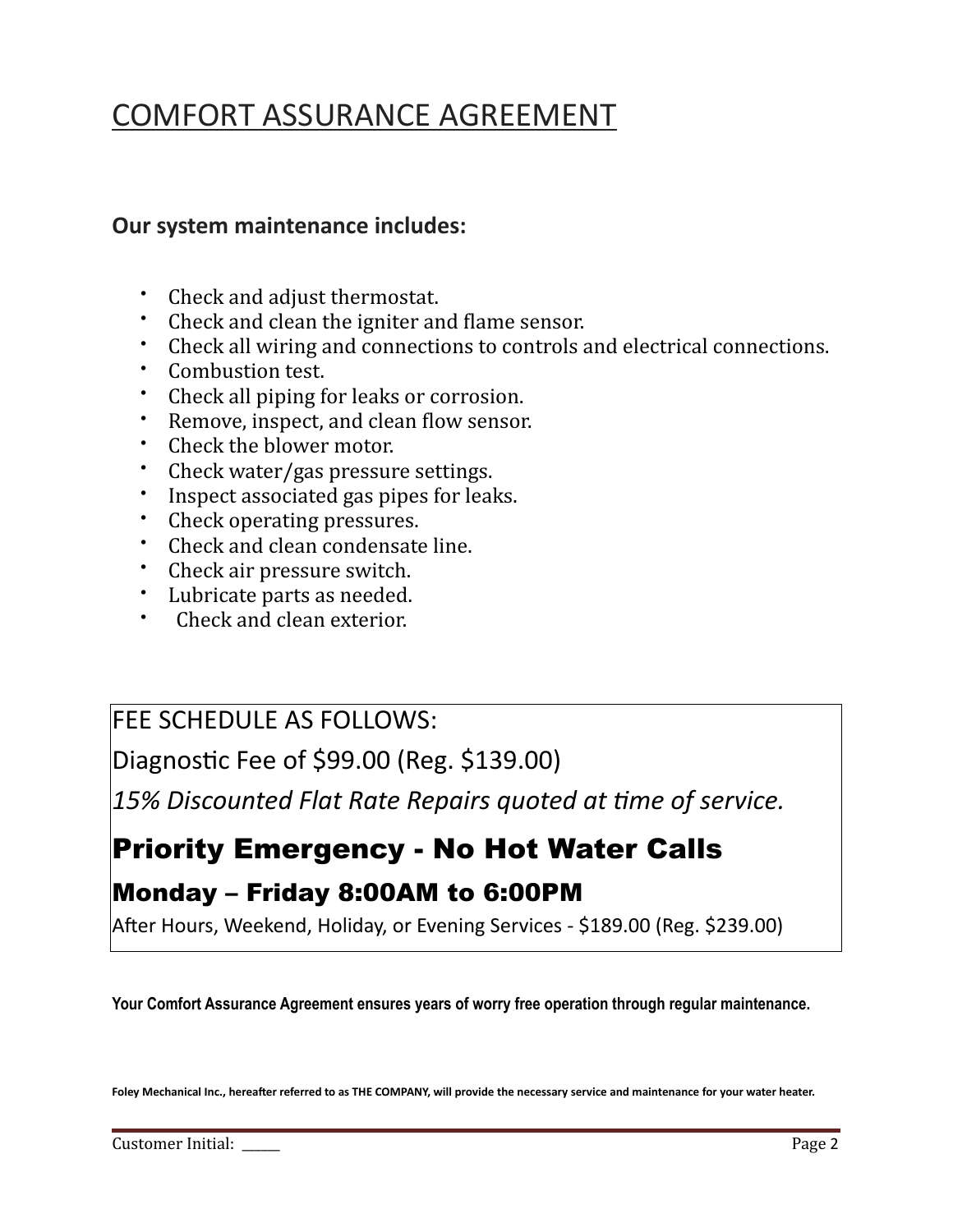#### GENERAL CONDITIONS

This agreement between THE COMPANY and the PROPERTY OWNER/AGENT covers only the primary structure listed above. The PROPERTY OWNER/AGENT understands that THE COMPANY'S liability under this agreement is limited to providing REMEDIAL CORRECTIONS ONLY and in no way, implied or otherwise, is responsible for damages or repairs to the structure(s) or contents. THIS AGREEMENT IS VOID WITHOUT A SIGNATURE FROM AN AUTHORIZED COMPANY REPRESENTATIVE.

THE COMPANY will conduct a maintenance inspection of the above structure(s) prior to coverage. If at any time during this one-year period should a maintenance issue arise, THE COMPANY will re-inspect upon notification by the PROPERTY OWNER/AGENT and provide a remedial treatment recommendation(s) at no additional cost, within the first year. THE COMPANY reserves the right to revise this annual renewal fee as of any anniversary date. Payments are to be made within (30) days of the anniversary date of this agreement. Failure to pay the fee voids the extension of this agreement. THE COMPANY and the PROPERTY OWNER/AGENT both reserve the right to cancel this agreement on the anniversary date. THE COMPANY is not responsible for any pre-existing conditions or issues that may arise due to those conditions. THE COMPANY reserves the right to bill your account and/or credit card once per month for this service.

THE COMPANY AND THE PROPERTY OWNER/AGENT AGREES TO THE FOLLOW TERMS AND CONDITIONS:

#### 1. ADDITIONS OR ALTERATIONS

This agreement covers only the structure(s) identified on the previous page as of the date of the initial work. If the above structure(s) is structurally modified, altered, or otherwise changed, the PROPERTY OWNER/AGENT will immediately notify THE COMPANY in writing. Such additions may result in the need for additional work (at your expense) or this agreement becomes null and void.

2. DAMAGE: THE COMPANY shall not be responsible for (1) any past or existing damage or repairs to the structure(s) or its content at the date of this agreement, (2) any costs or expenses incurred by the PROPERTY OWNER/AGENT as a result of such damage, or (3) any damage caused by or related to any of the conditions described herein.

#### 3. NOTICE OF CLAIMS, ACCESS TO PROPERTY

Any clam under the terms of the agreement must be made immediately in writing to THE COMPANY. THE COMPANY is only obligated to perform under this agreement if the PROPERTY OWNER/AGENT allows THE COMPANY access to the identified structure for any purpose contemplated by the agreement, including but not limited to re-inspection, whether the inspection was requested or considered necessary by the PROPERTY OWNER/AGENT or required by the agreement and requested or considered by THE COMPANY.

#### 4. DISCLAIMER

THERE ARE NO GUARANTEES OR WARRANTIES, EXPRESSED OR IMPLIED, EXCEPT THOSE SPECIFICALLY STATED HEREIN. THERE ARE NO WARRANTIES OF MERCHANTABILITY OR FITNESS FOR A PARTICULAR PURPOSE.

#### 5. BINDING ARBITRATION

In the event of any dispute between THE COMPANY and the PROPERTY OWNER/AGENT arising out of or relating to this agreement, the parties hereby expressly agree to submit their dispute to binding arbitration in Burlington or Camden County, NJ for resolution in accordance with the rules and requirements of the American Arbitration Association.

#### 6. TRANSFERABILITY

This agreement shall terminate upon transfer of ownership of the described structure(s). A new agreement may be issued by THE COMPANY at its discretion, to a new Purchaser provided the new Purchaser signs an updated agreement as the PROPERTY OWNER/AGENT. New PROPERTY OWNER/AGENTS will be responsible for current fees due at time of purchase.

#### 7. INHERENT RISKS

It is impossible to eliminate all risks associated with this service. Unintended consequences may result because of abnormal weather conditions (such as excessive rainfall, flood, drought, tornadoes, hurricanes), which are beyond the control of THE COMPANY. All such risks shall be assumed by THE PROPERTY OWNER/AGENT. THE COMPANY is not responsible for acts of God, terrorism, or other catastrophic events.

#### 8. AUTHORIZED SERVICE

This agreement and all obligations of Foley Mechanical Inc. are void if the customer services or attempts to service his/her own heater or allow anyone other than an authorized service person from Foley Mechanical Inc. to perform any services on the covered system.

#### 9. CANCELLATION

This agreement is auto-renewing and will continue on a month to month basis until cancelled by the PROPERTY OWNER/AGENT or THE COMPANY. Cancellation will be effective for non-payment, declined charges, or invalid payment source within 30 days of notification. The PROPERTY OWNER/AGENT must notify THE COMPANY 30 days prior to intended cancellation in writing. No refunds or returns on unused balances.